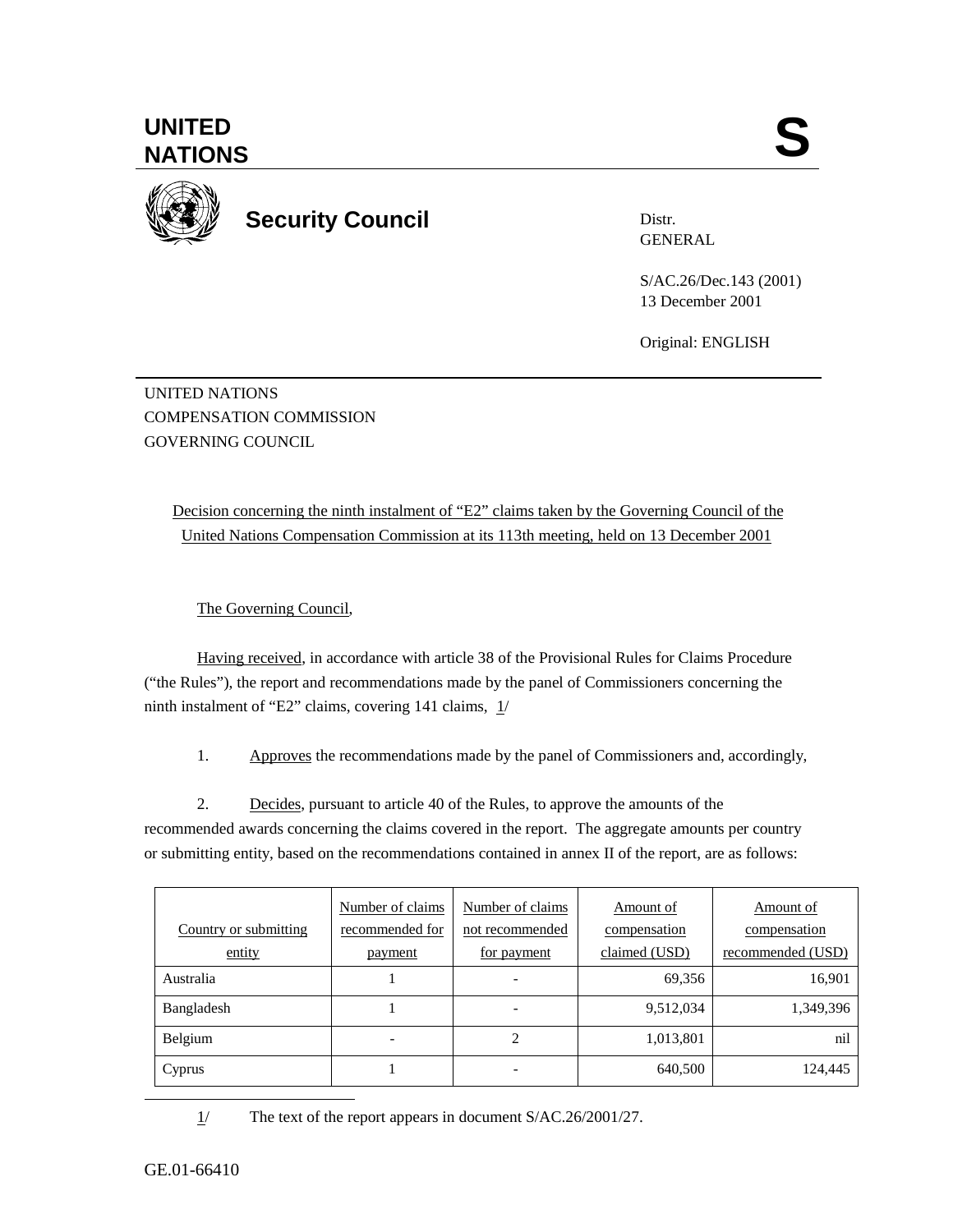\_\_\_\_\_\_\_\_\_\_\_\_\_\_\_\_\_\_\_\_\_\_\_\_\_

## Page 2

| Country or submitting<br>entity                                              | Number of claims<br>recommended for<br>payment | Number of claims<br>not recommended<br>for payment | Amount of<br>compensation<br>claimed (USD) | Amount of<br>compensation<br>recommended (USD) |
|------------------------------------------------------------------------------|------------------------------------------------|----------------------------------------------------|--------------------------------------------|------------------------------------------------|
| Egypt                                                                        | $\overline{2}$                                 | $\mathbf{1}$                                       | 12,536,131                                 | 74,021                                         |
| France                                                                       | 6                                              | $\overline{2}$                                     | 15,002,180                                 | 1,643,780                                      |
| Germany                                                                      | $\overline{2}$                                 | $\overline{2}$                                     | 1,032,890                                  | 717,373                                        |
| Greece                                                                       | $\mathbf{1}$                                   | 10                                                 | 3,942,817                                  | 19,530                                         |
| India                                                                        | $\overline{2}$                                 | $\mathbf 1$                                        | 262,645                                    | 17,931                                         |
| Ireland                                                                      | $\overline{c}$                                 | $\overline{a}$                                     | 31,384,845                                 | 10,915,327                                     |
| Israel                                                                       |                                                | $\mathbf{1}$                                       | 271,930                                    | nil                                            |
| Italy                                                                        | $\overline{4}$                                 | $\,1$                                              | 6,632,697                                  | 588,049                                        |
| Japan                                                                        | $\frac{1}{2}$                                  | $\mathbf{1}$                                       | 262,565                                    | nil                                            |
| Jordan                                                                       | 3                                              | $\overline{2}$                                     | 375,972,998                                | 1,471,590                                      |
| Netherlands                                                                  | $\mathbf{1}$                                   | $\,1$                                              | 5,972,395                                  | 346,616                                        |
| Panama                                                                       | $\mathbf{1}$                                   |                                                    | 193,476                                    | 134,875                                        |
| Philippines                                                                  | $\mathbf{1}$                                   | $\qquad \qquad \blacksquare$                       | 792,278,680                                | 8,703,733                                      |
| Poland                                                                       | $\overline{3}$                                 | $\qquad \qquad -$                                  | 1,849,018                                  | 422,483                                        |
| Saudi Arabia                                                                 | 12                                             | $\overline{4}$                                     | 26,476,595                                 | 2,973,732                                      |
| Singapore                                                                    | $\overline{\phantom{0}}$                       | $\sqrt{2}$                                         | 525,269                                    | nil                                            |
| Turkey                                                                       | $\overline{4}$                                 | $\sqrt{2}$                                         | 12,889,449                                 | 239,672                                        |
| <b>United Arab Emirates</b>                                                  | $\mathbf{1}$                                   | $\qquad \qquad \blacksquare$                       | 3,817,000                                  | 577,725                                        |
| United Kingdom                                                               | 33                                             | $\boldsymbol{7}$                                   | 31,777,695                                 | 6,707,146                                      |
| <b>United States</b>                                                         | $\boldsymbol{7}$                               | $\mathbf{1}$                                       | 35,656,732                                 | 1,390,779                                      |
| Carmel School (claim No.<br>4002392) $a/$                                    | 1                                              |                                                    | 1,225,149                                  | 517,692                                        |
| Palestine Red Crescent<br>Society, Kuwait Branch<br>(claim No. 4002390) $a/$ | $\mathbf{1}$                                   |                                                    | 1,225,260                                  | 54,118                                         |
| United Arab Shipping<br>Group (claim No.<br>4002423) $a/$                    | $\mathbf{1}$                                   |                                                    | 10,964,463                                 | 4,136,903                                      |
| Total                                                                        | 91                                             | 40                                                 | 1,383,388,570                              | 43,143,817                                     |

Claim submitted directly to the Commission by the claimant pursuant to article 5(3) of the Rules.